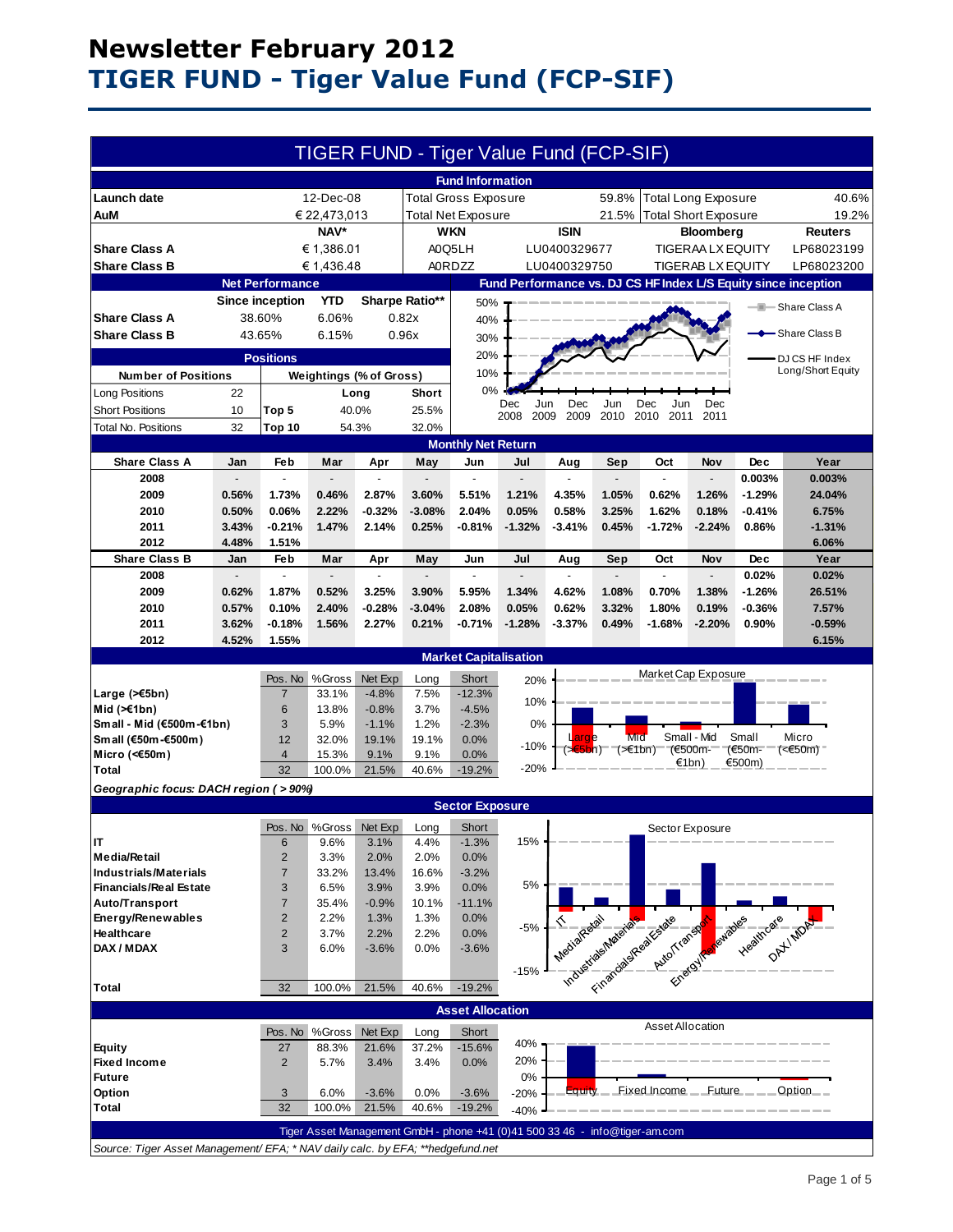# **Tiger Value Fund – February 2012**

## **O Returns: +1.51% (class A)/+1.55% (class B)**

In February the Tiger Value Fund had a positive net return of  $+1.51\%$  for share class A and  $+1.55\%$ for share class B, making a cumulative net return of +6.06%/ +6.15% in the year-to-date and  $+38.60\% / +43.65\%$  since inception (share class A/B).

## **O Commentary: Attributions broad based; below average net exposure**

In February we increased our net exposure from 10.9% to 21.5% which is still below the Fund's longterm average of about 35%.

Our largest attributers were Francotyp-Postalia (+76bp), Openlimit (+34bp), Rheinmetall (+27bp), Kontron (+19bp), Curanum (+18bp) and Süss Microtec (+17bp). On the negative side there haven't been any significant loss making long positions.

Due to the market rally our single shorts and DAX put spread hedges cost the fund -116bp.

## **O Discussion: bet-at-home AG – catalyst driven growth investment**

We have been invested in bet-at-home AG (ACX GY,  $E29$ ) a top European online betting and gambling provider since 2010. In 2011 ACX had a gambling volume of around  $\epsilon$ 1.8bn (+20% y-o-y) and a gross profit (hold) of  $\epsilon$ 73m. The company is highly cash generative with a net cash position corresponding to  $\epsilon$ 11.4 per share giving enough room to increase its current dividend of  $\epsilon$ 0.6 in the future.

ACX gained market share from competitors through heavily investing its cash flows in marketing campaigns over the last couple of years and as its key competitor BWIN.PARTY lowered its marketing spending in Germany due to legal headwinds. In 2011 the company spent  $\epsilon$ 41m on marketing which compares to its current enterprise value of just  $€60m$ .

Key catalysts for 2012 include: announcement of a German gambling license from the Northern state Schleswig Holstein (valid for 7 years) in Q2; the European Football Championship this summer, i.e. strong Q3 results; positive regulation trend and the ramp up of its Italian business. In addition the stock is below the radar screen for most investors and didn't participate in any broker conference so far. This should change once the company gets promoted to the Prime Standard on the Deutsche Börse potentially in H2 2012.

On our numbers this growth company trades at a ridiculous low EV/EBIT 2012e of less than 5x and cash adjusted PER 2012e of less than 6x. In our growth scenario we have assumed 20-30% higher marketing spending and 20-30% top-line growth p.a. and for our stable growth scenario we modeled a churn rate of around 20% and 80% lower marketing expenses. In our stable growth scenario ACX trades at only 1.5x EBIT 2012e, but this scenario also results in a lower DCF valuation, i.e. limits the long-term upside potential of the company. In conclusion, the company's valuation looks extremely undemanding, also given its leading market position and strong growth prospects profiting from the ongoing European gambling liberalization trend.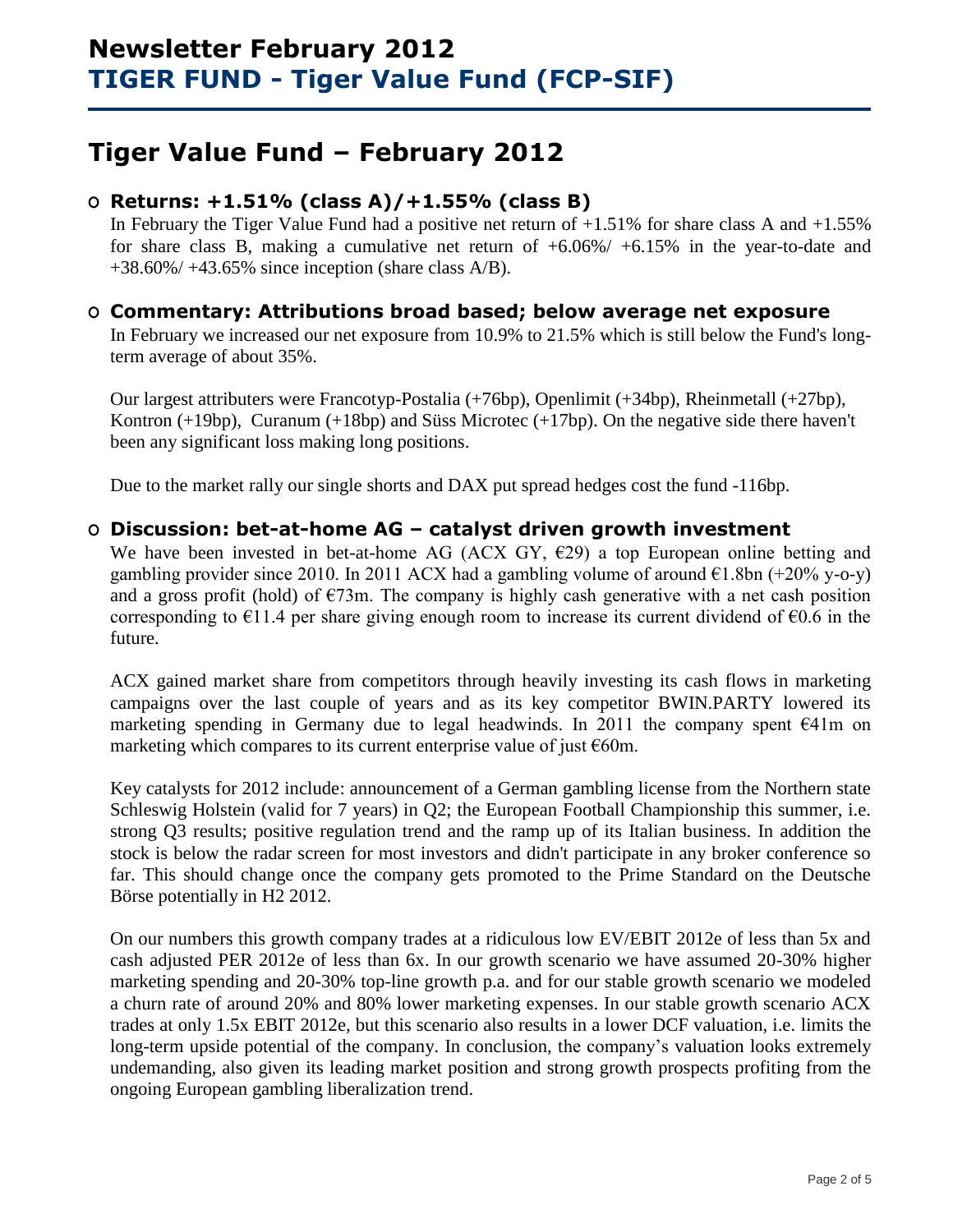## **o Outlook: We are not out of the woods yet**

The improvement in investor sentiment continued in February resulting European equity indices rising 5-7% during the month. This improvement was mainly based on the tail risk of a hard sovereign default of Greece looking increasingly unlikely which ultimately proved correct as Greece successfully completed its debt swap in early March. Nevertheless, we continue to be troubled by excessive investor optimism in the face of at best quite mixed economic and corporate data. Eurozone unemployment hit a fresh 13 year high in February at 10.7% and the Markit Eurozone PMI® Composite Output Index fell from 50.4 in January to 49.3 in February, indicating economic contraction. And while Germany is still on expansion territory (above 50) Spain and Italy are indicating very sharp contraction in output exacerbated by deficit reduction measure which will continue to dampen economic activity in 2012.

To us the equity markets enthusiasm seems a bit premature and more a reflection of excessive central bank liquidity. While this liquidity might continue to support equity markets we are fundamental value investors and do not base our strategic investment decisions on such variables. Although we increased our exposure during February from around 10% to above 20% due to selective catalyst driven investments we remain vigilant to the underlying economic risks and the markets' general complacency.

We will remain cautiously invested and expect better risk/reward opportunities to be presented over the coming months.

If you require further information or have any questions regarding the fund, how to invest in the fund or anything else please feel free to contact us via phone at +41 (0)41 500 33 46 or e-mail at [info@tiger-am.com.](mailto:matthias.rutsch@tiger-am.com) Our next subscription deadline for the Tiger Value Fund is 23 March 2012, 5pm.

# *The Tiger Value Fund Desk, 16th March 2012.*

**Matthias Rutsch Marc Schädler Peter Irblad**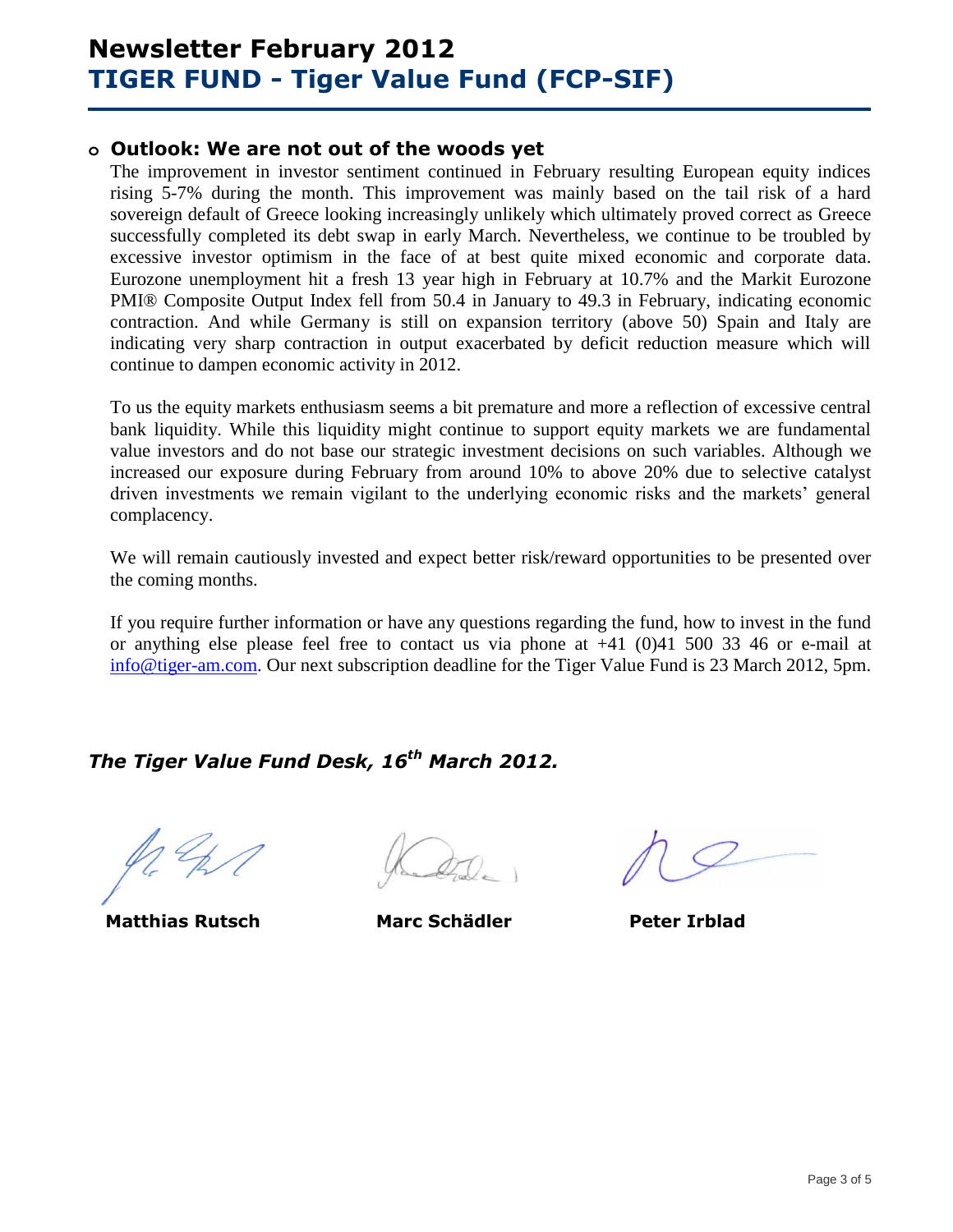#### **Objectives**

The objective is to identify undervalued companies with external catalysts and/or initiate pro-active measures to create shareholder value. The fund aims for a 5 year return of 10-15% p.a. with strong focus on capital preservation.

### **Investment Strategy**

The Investment Advisor is a fundamental long-short equity stock-picker. The fund seeks undervalued small and midcap companies where a number of issues, which in our opinion can be improved, are sub-optimizing the company's public market value. For each position we perform a detailed research process including a 360 degree research approach and 10 point scoring system.

The managers foresee a direct dialog with the company as well as with other shareholders to support management to initiate value creating measures. Their partner network i.e. other shareholders, consultants, sector experts, media etc. will help to impact positive change.

The fund intends to engage in 15-30 long investments with a target net long exposure of around 50%. The geographic focus is likely to be Germany, Switzerland and Austria.

| <b>Fund Information</b>   |                             | <b>Fee Structure and Risk Management</b> |                           |
|---------------------------|-----------------------------|------------------------------------------|---------------------------|
| Currency                  | <b>EUR</b>                  | Admin/Custodian Fee                      | Up to 0.49%               |
| Legal Entity              | <b>FCP-SIF</b>              | Advisory (Mgmt) Fee                      |                           |
| <b>Fund Domicile</b>      | Luxembourg                  | Share Class A                            | $2.0\%$                   |
| <b>Fund Structure</b>     | Open-ended multi-class      | Share Class B                            | 1.5%                      |
| Style mandate             | Long/Short and Active Value | Performance Fee                          |                           |
| <b>Investment Minimum</b> |                             | Share Class A                            | 20%                       |
| Share Class A             | € 125,000                   | Share Class B                            | 15%                       |
| Share Class B             | € 5,000,000                 | Hurdle Rate                              | None                      |
| Sub. Frequency            | Monthly                     | <b>Highwater Mark</b>                    | Yes                       |
| Red. Frequency            | Monthly                     | Eligible Investors                       | See Issue Document        |
| <b>Redemption Notice</b>  |                             | Leverage                                 | Maximum 200% of NAV       |
| Share Class A             | 3 months                    | Fund Benchmark                           | DJ CS HF Index L/S Equity |
| Share Class B             | 6 months                    |                                          |                           |

### **Fund Advisor Details and Service Providers**

| <b>Investment Advisor</b> | Tiger Asset Management GmbH; Phone: +41 (0)41 500 33 46           |
|---------------------------|-------------------------------------------------------------------|
| <b>Sub-Advisor</b>        | PHZ Privat- und Handelsbank Zürich AG; Phone: +41 (0)43 443 71 00 |
| <b>Management Company</b> | Alceda Fund Management SA                                         |
| <b>Prime Broker</b>       | SEB AB                                                            |
| <b>Administrator</b>      | European Fund Administration SA                                   |
| <b>Custodian</b>          | <b>SEB SA</b>                                                     |
| <b>Auditor</b>            | PriceWaterhouseCoopers                                            |